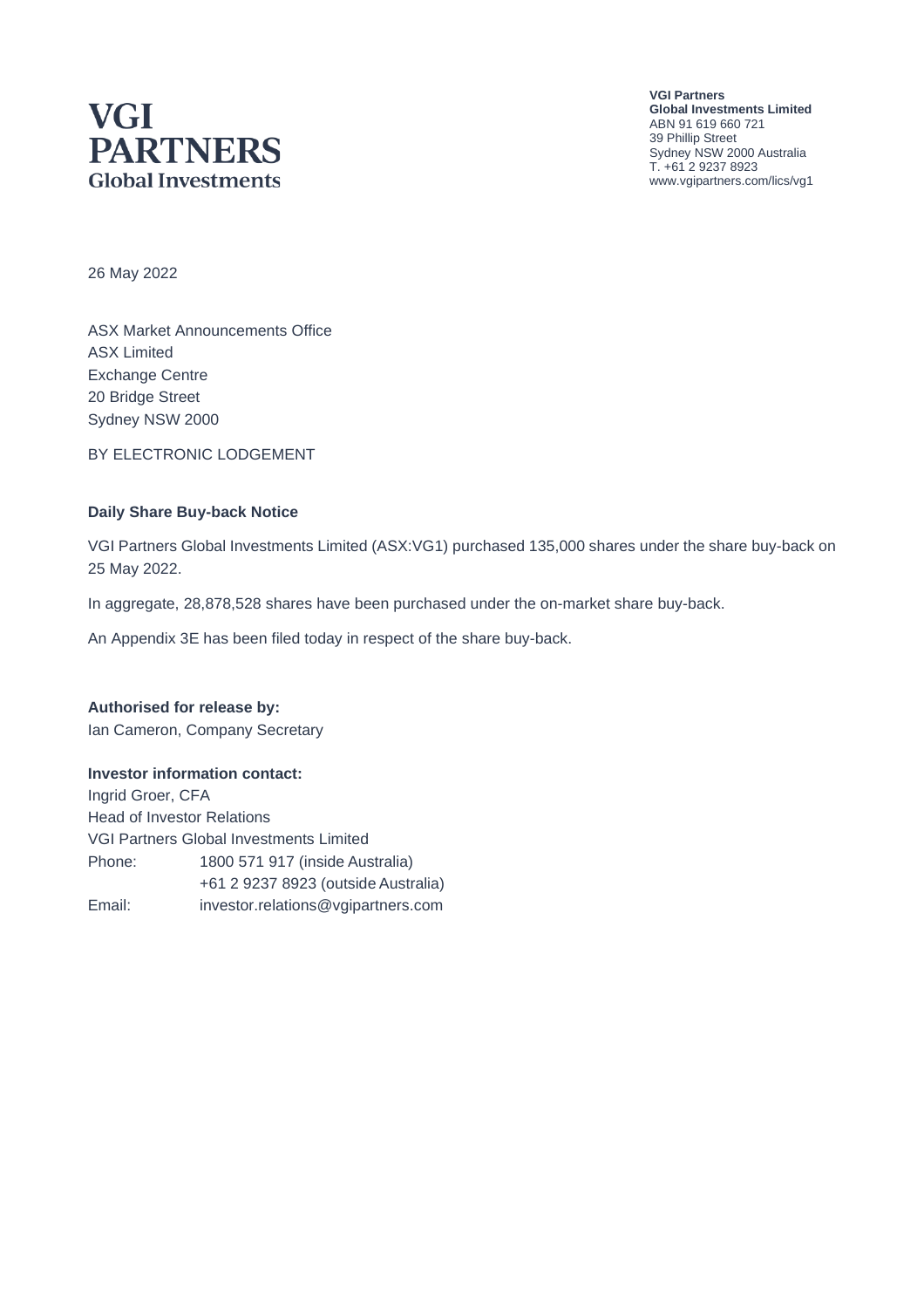*Rule 3.8A*

# **Appendix 3E**

## **Daily share buy-back notice (***except* **minimum holding buy-back and selective buy-back)**

*Information and documents given to ASX become ASX's property and may be made public.* Introduced 1/9/99. Origin: rule 3.6, Appendix 7C. Amended 30/9/2001, 11/01/10

| Name of entity                                 | ABN/ARSN       |
|------------------------------------------------|----------------|
| <b>VGI Partners Global Investments Limited</b> | 91 619 660 721 |

We (the entity) give ASX the following information.

#### **Information about buy-back**

1 Type of buy-back On-market buy-back within 10/12 limit

2 Date Appendix 3C was given to ASX

18 August 2020

## **Total of all shares/units bought back, or in relation to which acceptances have been received, before, and on, previous day**

|   |                                                                                                                                              | <b>Before previous</b><br>day | Previous day |
|---|----------------------------------------------------------------------------------------------------------------------------------------------|-------------------------------|--------------|
| 3 | Number of shares/units bought<br>back or if buy-back is an equal<br>access scheme, in relation to<br>which acceptances have been<br>received | 28,743,528                    | 135,000      |
|   | Total consideration paid<br>or<br>payable for the shares/units                                                                               | \$64,447,306.34               | \$208,858.50 |

<sup>+</sup> See chapter 19 for defined terms.